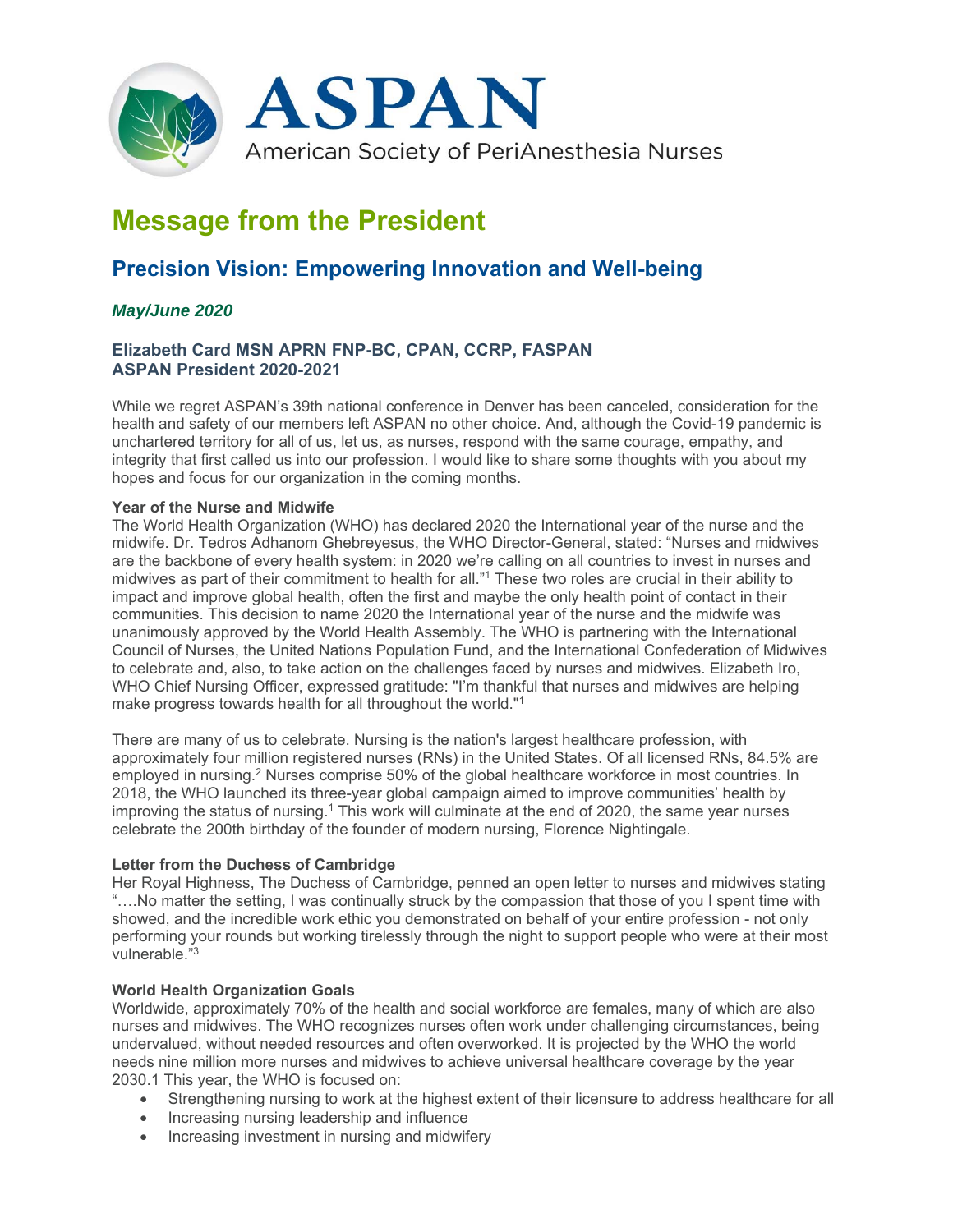To learn more, or join their campaign, visit their website: www.who.int/news-room/campaigns/year-of-thenurse-and-the-midwife-2020. 1

There are many nurses who hear the call for volunteers to address global health inequity. The need is great, but only a few nurses respond to those needs. ASPAN is launching a Humanitarian Global Outreach Strategic Work Team to educate, mentor, and collect narratives from nurses who have volunteered. Author Emily Dickinson wrote "Hope is a thing with feathers that perches in the soul."4 We can bring hope when we volunteer for this very special type of work, and share the stories of those who answered this call both locally and abroad.

#### **American Nurses Association Data and Strategies**

The American Nurses Association (ANA) regularly surveys nurses across the United States to appraise health risks. They then share their findings in their executive summary. Their data, which focused on a healthy work environment, had some startling findings. Approximately half of their respondents reported having experienced workplace incivility, the average BMI was 27.6, which is in the "overweight" category and 82% reported they are under "significant levels of risk for work-place stress."5 In response to this data, the ANA has launched the Healthy Nurse, Healthy Nation Grand Challenge. This initiative engages nurses to improve health in five areas: nutrition, physical activity, quality of life, rest and safety.<sup>5,6</sup> If you have not joined yet, please go to their website: https://www.healthynursehealthynation.org/ in creating your profile. Associate yourself with ASPAN. As an organization, we can challenge other nursing organizations through the Healthy Nurse Healthy Nation (HNHN) grand challenge!<sup>6</sup> ASPAN will be launching a Well-being Strategic Work Team to address some of these issues (nurse civility, wellness initiatives, etc.) and others specific to our practice (waste anesthesia gases, etc.). There are many things we can do as an organization and as individuals to impact the wellness of our work environment; some only take a moment. Mother Teresa stated this so well: "Every time you smile at someone, it is an action of love, a gift to that person, a beautiful thing."7

#### **Nurses are Innovators**

Nurses are natural innovators. According to Rebecca Love, the director of Nurse Innovation and Entrepreneurship at Northeastern University's School of Nursing, nurses on average perform 27 workarounds per shift.<sup>8</sup> Deborah Debono's scoping review of the literature on nurses' workarounds in acute care settings identified three large categories for workarounds: technology (ex-amples may include barcode medication administration features, electronic health record, or pharmacy dispensing), operational failures and work restraint (time pressures, workflow), and policies, rules and regulations (expectations, guidelines or regulations).9

Many times, the nurse is creating a workaround on an issue because that same issue did not include nurses at the decision table. Those who created the policy or electronic health record may not have understood the nursing perspective because the nurses were not represented. So, to meet the demands of their jobs and provide the best care, nurses are innovating solutions, up to 27 times per shift. Rawsi Williams, a nurse and attorney, sums up nurse innovation: "To do what nobody else will do, a way that nobody else can do, in spite of all we go through; that is to be a nurse."<sup>10</sup> ASPAN will be launching an Innovation Strategic Work Team.

We are standing on the shoulders of visionary giants. I am truly honored and humbled to begin my journey as president leading our organization and building upon our strengths that Immediate Past President Amy Dooley and other ASPAN past presidents have helped us discover. ASPAN, in the next year, will strive to have precision vision, empowering innovation and well-being!

#### **REFERENCES**

- 1. World Health Organization. Year of the nurse and midwife 2020. https://www.who.int/newsroom/campaigns/year-of-the-nurse-and-the-midwife-2020. Accessed April 30, 2020.
- 2. Smiley RA, Lauer P, Bienemy C, Berg JG, Shireman E, Reneau KA, & Alexander M. The 2017 national nursing workforce survey. *J Nurs Regul*. 2018;9(3):supplement (S1-S54).
- 3. Royal UK. An open letter from the Duchess of Cambridge to midwives. https://www.royal.uk/openletter-duchess-cambridge-midwives. Accessed May 2, 2020.
- 4. Dickinson E. Enotes. Hope is the thing with feathers. https://www.enotes.com/homework-help/whatlearn-from-hope-thing-feathers-dickinson-660268. Accessed May 2, 2020.
- 5. American Nurses Association Executive Summary, Health Risk Assessment. American Nurses Association, Silver Springs, Maryland. 2018.
- 6. ANA Enterprise. Healthy nurse healthy nation. https://www.healthynursehealthynation.org/. Accessed May 2, 2020.